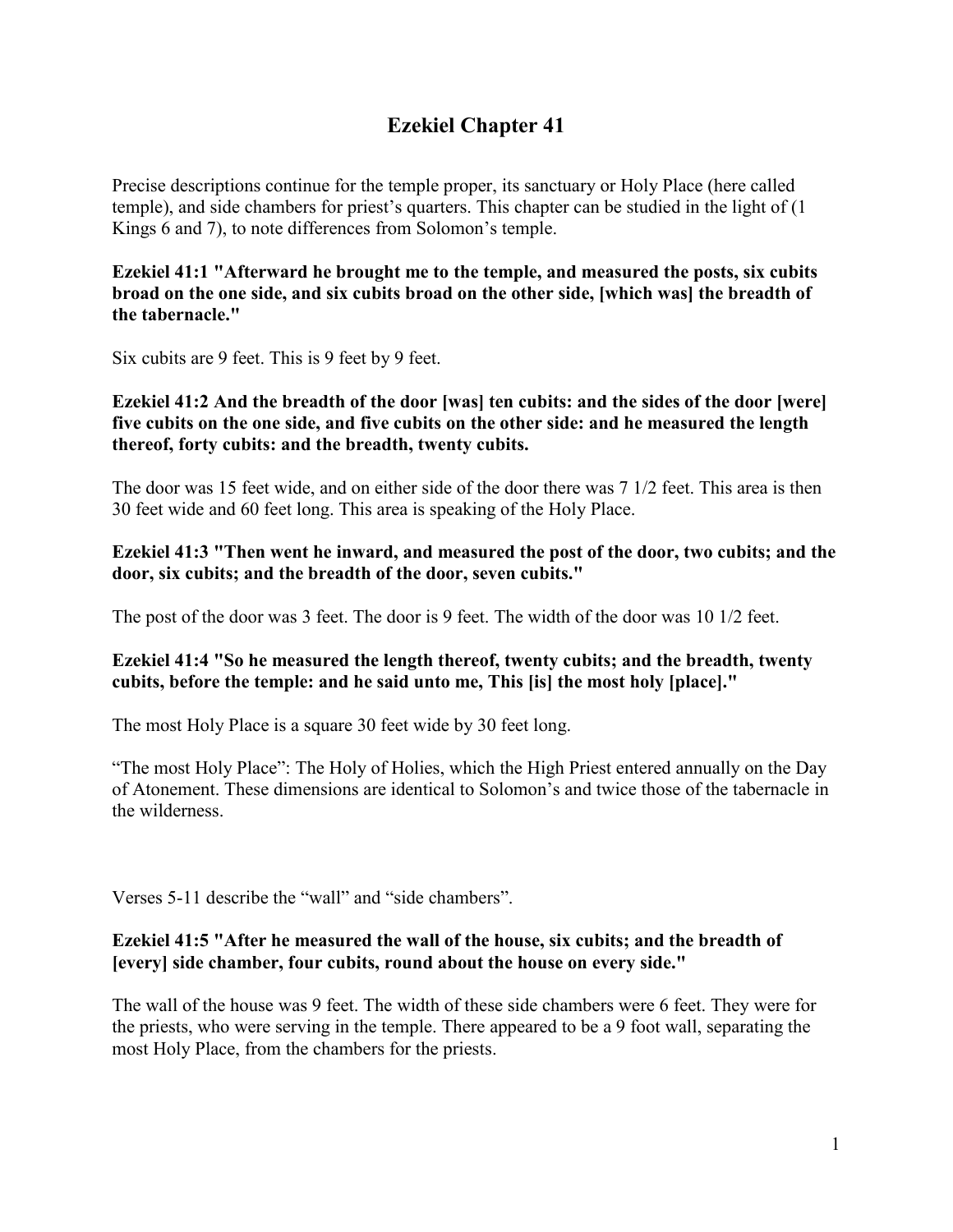**Ezekiel 41:6 "And the side chambers [were] three, one over another, and thirty in order; and they entered into the wall which [was] of the house for the side chambers round about, that they might have hold, but they had not hold in the wall of the house."**

There seemed to be 30 of these chambers which were 6 feet wide at the lowest level.

**Ezekiel 41:7 "And [there was] an enlarging, and a winding about still upward to the side chambers: for the winding about of the house went still upward round about the house: therefore the breadth of the house [was still] upward, and so increased [from] the lowest [chamber] to the highest by the midst."**

There seemed to be several floors. In the chambers, the first floor was very small, as we saw in the previous verse. The second floor was bigger than the first, and the third floor was bigger than the second. There were probably, three floors in these chambers.

# **Ezekiel 41:8 "I saw also the height of the house round about: the foundations of the side chambers [were] a full reed of six great cubits."**

It appears from this, that the foundations were 9-10 feet apart.

**Ezekiel 41:9 "The thickness of the wall, which [was] for the side chamber without, [was] five cubits: and [that] which [was] left [was] the place of the side chambers that [were] within."**

The walls separating this area were 7 1/2 feet wide.

# **Ezekiel 41:10 "And between the chambers [was] the wideness of twenty cubits round about the house on every side."**

This is speaking of this area being 30 feet square.

**Ezekiel 41:11 "And the doors of the side chambers [were] toward [the place that was] left, one door toward the north, and another door toward the south: and the breadth of the place that was left [was] five cubits round about."**

The dimension of the area that was left was 7 1/2 feet.

# **Ezekiel 41:12 "Now the building that [was] before the separate place at the end toward the west [was] seventy cubits broad; and the wall of the building [was] five cubits thick round about, and the length thereof ninety cubits."**

"The end towards the west": Beyond the western end of the temple proper was a distinct building with space that serves the temple, possibly housing supplies.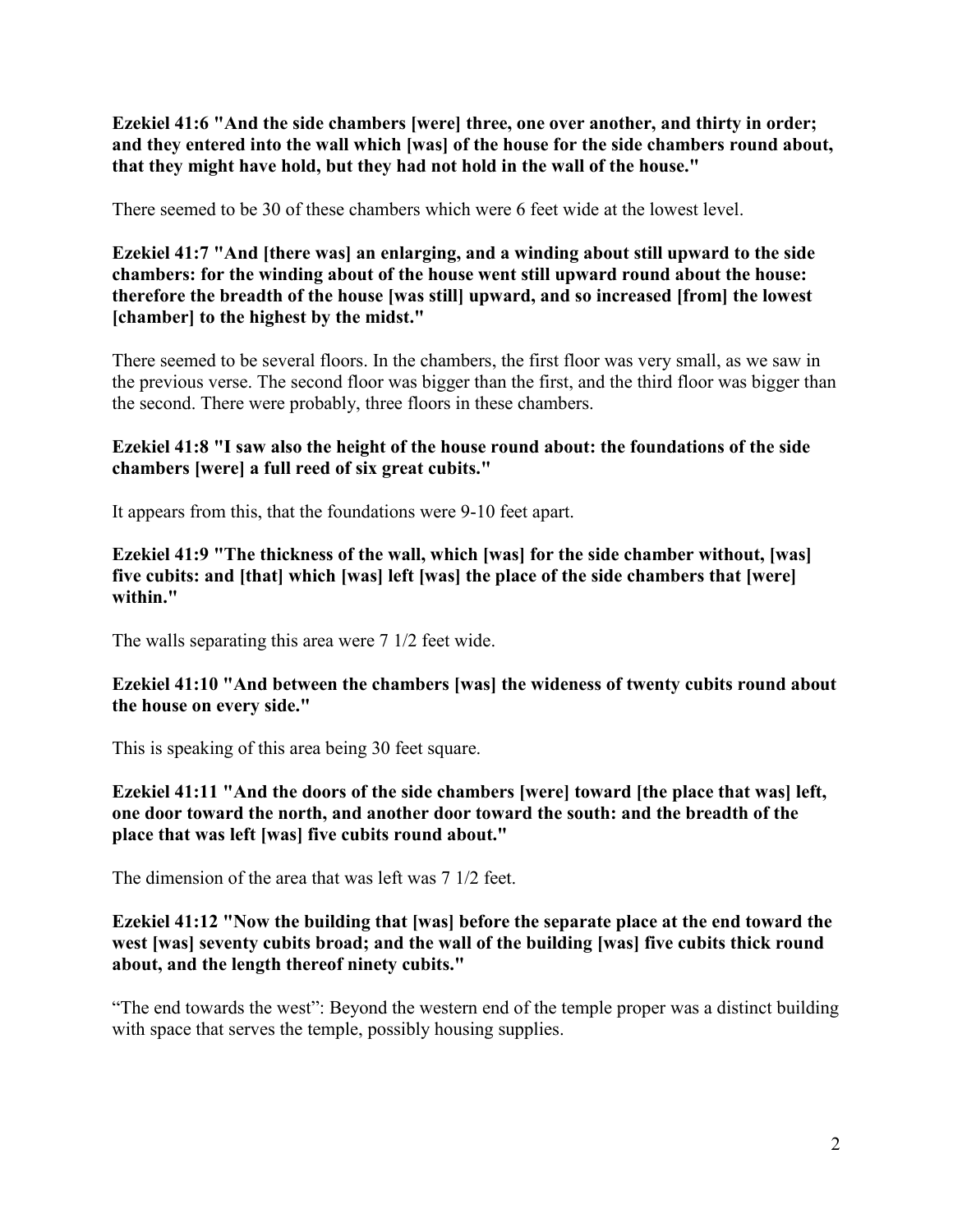This separate place was 105 feet broad and 135 feet long. The walls around it were 7 1/2 feet thick. The length plus the thickness of the walls was 150 feet. This, including the width of the wall, was 120 feet broad.

# **Ezekiel 41:13 "So he measured the house, a hundred cubits long; and the separate place, and the building, with the walls thereof, a hundred cubits long;"**

The house is 150 feet long. The separate place, including the walls, was 150 feet.

#### **Ezekiel 41:14 "Also the breadth of the face of the house, and of the separate place toward the east, a hundred cubits."**

This is saying they were 150 feet broad.

# **Ezekiel 41:15 "And he measured the length of the building over against the separate place which [was] behind it, and the galleries thereof on the one side and on the other side, a hundred cubits, with the inner temple, and the porches of the court;"**

These were terraced buildings with decorations. This area is 150 feet long also. It appears that each of these designated areas is 100 cubits or 150 feet long.

# **Ezekiel 41:16 "The door posts, and the narrow windows, and the galleries round about on their three stories, over against the door, ceiled with wood round about, and from the ground up to the windows, and the windows [were] covered;"**

We see from this, that this main area is definitely three stories tall. This is summarizing all of the measurements by the One who looked like a man to Ezekiel. There was wainscoting from the floor up to the windows.

#### **Ezekiel 41:17 "To that above the door, even unto the inner house, and without, and by all the wall round about within and without, by measure."**

These measurements must be entirely accurate. This is measured inside and out.

# **Ezekiel 41:18 "And [it was] made with cherubims and palm trees, so that a palm tree [was] between a cherub and a cherub; and [every] cherub had two faces;"**

Not only were all the measurements to be accurate, but the beauty of it all was not overlooked either. The cherubims and palm trees were for decorations. The wainscoting was decorated with beautiful carvings.

Figures of angels with palms between them (possibly to depict life and fruitfulness of God's servants), were on the walls of the temple proper and on the doors (verse 25). Each cherub (unlike that of chapter 1:10), which had 4 faces of a man and of a line, possibly to represent the humanity and kingship of Messiah.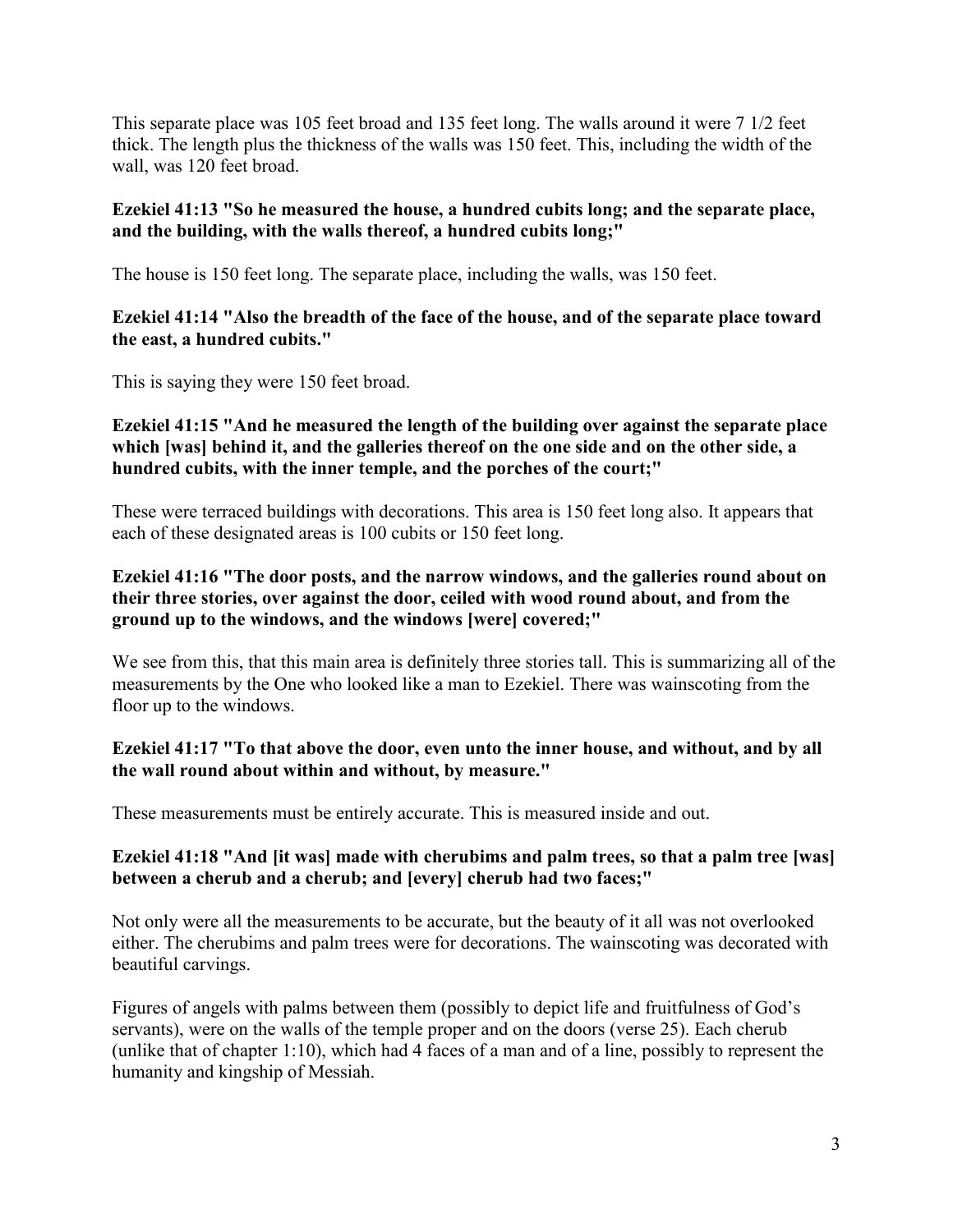# **Ezekiel 41:19 "So that the face of a man [was] toward the palm tree on the one side, and the face of a young lion toward the palm tree on the other side: [it was] made through all the house round about."**

Jesus is the Lion of the tribe of Judah. He also came to this earth in the form of man, to save His creation. These two faces could be looking to that. These faces could symbolize the spiritual and physical Israel.

# **Ezekiel 41:20 "From the ground unto above the door [were] cherubims and palm trees made, and [on] the wall of the temple."**

These decorations went just about to the height of man from the floor.

# **Ezekiel 41:21 "The posts of the temple [were] squared, [and] the face of the sanctuary; the appearance [of the one] as the appearance [of the other]."**

The posts were not round, but square. On both sides of the sanctuary wall, at the face, were the same. The inside matched the outside wall.

# **Ezekiel 41:22 "The altar of wood [was] three cubits high, and the length thereof two cubits; and the corners thereof, and the length thereof, and the walls thereof, [were] of wood: and he said unto me, This [is] the table that [is] before the LORD."**

This was the altar of incense.

The altar made of wood was 4 1/2 feet high and 3 feet long. This was all made of wood. "Wood" is symbolic of the world. LORD is Jehovah. This same altar had been made of shittim wood covered with 24 karat gold in the tabernacle in the wilderness. This to be made of just wood, is strange. This wood could symbolize that all the world will stand before God. Perhaps it was made of wood, because it was to be built in hard times, when there would be no gold.

# **Ezekiel 41:23 "And the temple and the sanctuary had two doors."**

These two doors were in the Holy Place and the most Holy Place.

# **Ezekiel 41:24 "And the doors had two leaves [apiece], two turning leaves; two [leaves] for the one door, and two leaves for the other [door]."**

Each opening of the doors had two small doors, which were hung from the sides, and opened in the middle.

**Ezekiel 41:25 "And [there were] made on them, on the doors of the temple, cherubims and palm trees, like as [were] made upon the walls; and [there were] thick planks upon the face of the porch without."**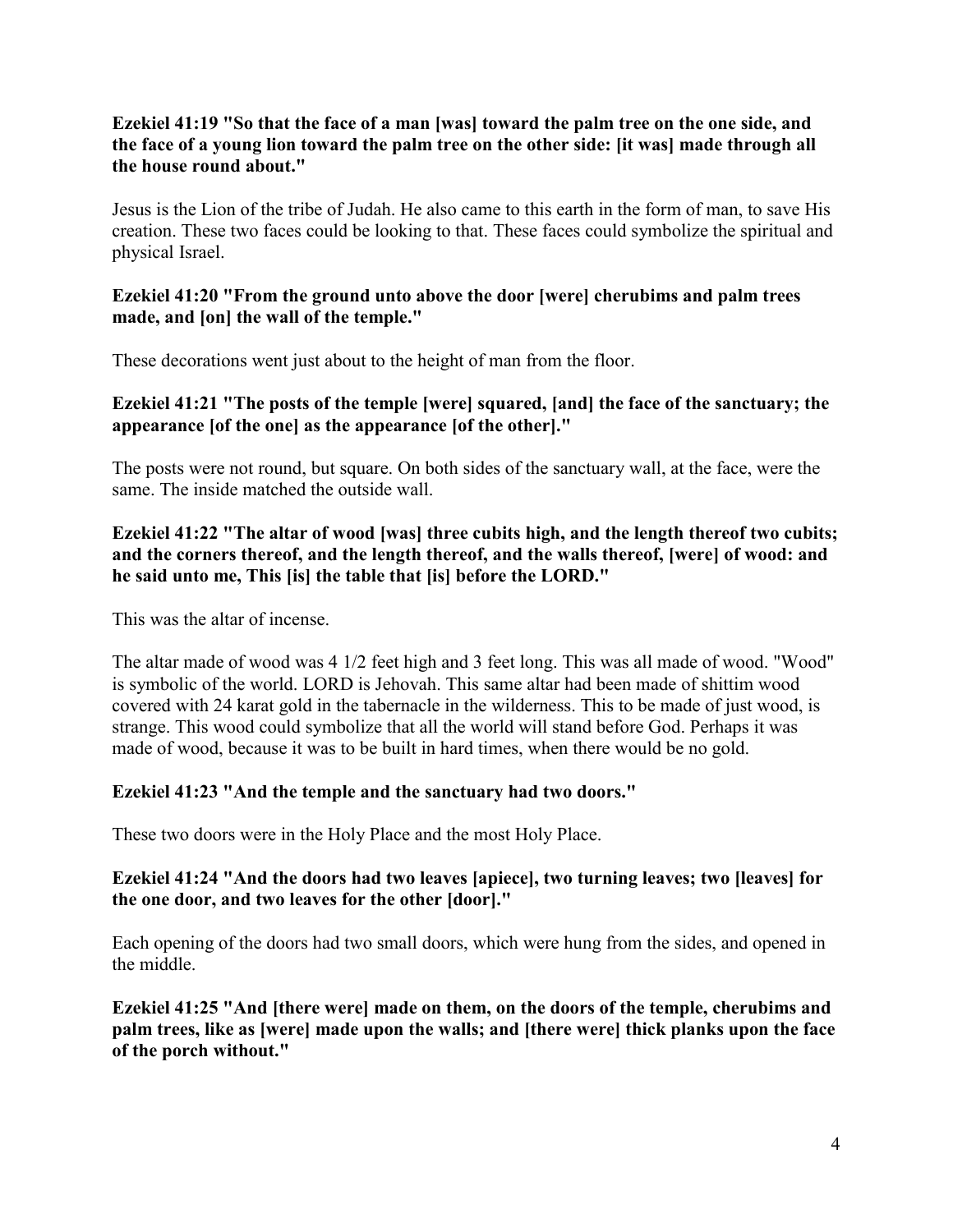These doors, like the wainscoting, were decorated with palm trees and cherubims. These thick planks could be for decoration, or for trimming. They could also, have made a wooden face for the front.

# **Ezekiel 41:26 "And [there were] narrow windows and palm trees on the one side and on the other side, on the sides of the porch, and [upon] the side chambers of the house, and thick planks."**

The facings around the windows were decorated with palm trees.

All of this is describing a very similar area, to the temple and its surroundings that had been in Jerusalem. Some of the details were a little different, but it is very familiar. This was a large complex approximately 750 feet long, and in places, three stories high. It was highly decorated, but there was a noticeable lack of gold and silver.

# **Ezekiel Chapter 41 Questions**

- 1. Six cubits is the same as <u>feet</u>.
- 2. What were the dimensions of the Holy Place?
- 3. The most Holy Place is a square <u>section of</u> feet wide by <u>sections</u> feet long.
- 4. How wide was the wall of the house?
- 5. Who were the chambers for?
- 6. How many chambers were there, that were 6 feet wide at the lowest level?
- 7. The chambers enlarged in size, as they went \_\_\_\_\_\_\_\_.
- 8. How many floors were there?
- 9. Verse 9 tells us the walls in this area were how thick?
- 10. How big was the separate place?
- 11. How long was the house?
- 12. The face of the house was how broad?
- 13. The main area is definitely \_\_\_ stories tall.
- 14. What did the decorations look like?
- 15. What does the author believe the meaning of the two faces might have been?